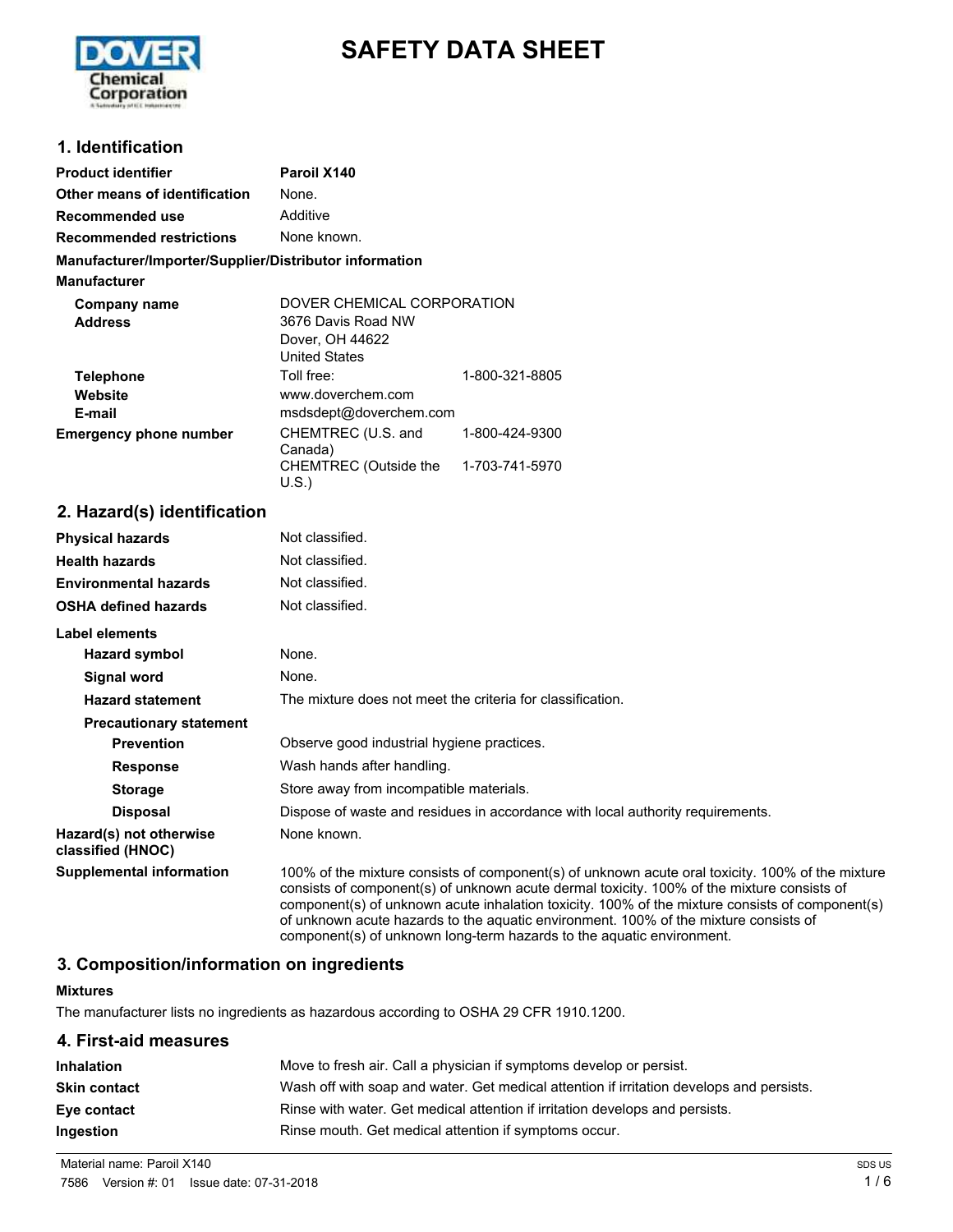| <b>Most important</b><br>symptoms/effects, acute and<br>delayed              | Direct contact with eyes may cause temporary irritation.                                                            |
|------------------------------------------------------------------------------|---------------------------------------------------------------------------------------------------------------------|
| Indication of immediate<br>medical attention and special<br>treatment needed | Treat symptomatically.                                                                                              |
| <b>General information</b>                                                   | Ensure that medical personnel are aware of the material(s) involved, and take precautions to<br>protect themselves. |
| 5. Fire-fighting measures                                                    |                                                                                                                     |
| Suitable extinguishing media                                                 | Water fog. Foam. Dry chemical powder. Carbon dioxide (CO2).                                                         |
| Unsuitable extinguishing<br>media                                            | Do not use water jet as an extinguisher, as this will spread the fire.                                              |
| Specific hazards arising from<br>the chemical                                | During fire, gases hazardous to health may be formed.                                                               |
| Special protective equipment<br>and precautions for firefighters             | Self-contained breathing apparatus and full protective clothing must be worn in case of fire.                       |
| <b>Fire fighting</b><br>equipment/instructions                               | Move containers from fire area if you can do so without risk.                                                       |
| <b>Specific methods</b>                                                      | Use standard firefighting procedures and consider the hazards of other involved materials.                          |
| <b>General fire hazards</b>                                                  | No unusual fire or explosion hazards noted.                                                                         |
| 6. Accidental release measures                                               |                                                                                                                     |

| <b>Personal precautions.</b><br>protective equipment and<br>emergency procedures | Keep unnecessary personnel away. For personal protection, see section 8 of the SDS.                                                                                                                                                               |
|----------------------------------------------------------------------------------|---------------------------------------------------------------------------------------------------------------------------------------------------------------------------------------------------------------------------------------------------|
| <b>Methods and materials for</b><br>containment and cleaning up                  | Large Spills: Stop the flow of material, if this is without risk. Dike the spilled material, where this is<br>possible. Absorb in vermiculite, dry sand or earth and place into containers. Following product<br>recovery, flush area with water. |
|                                                                                  | Small Spills: Wipe up with absorbent material (e.g. cloth, fleece). Clean surface thoroughly to<br>remove residual contamination.                                                                                                                 |

Never return spills to original containers for re-use. For waste disposal, see section 13 of the SDS. **Environmental precautions** Avoid discharge into drains, water courses or onto the ground.

### **7. Handling and storage**

| Precautions for safe handling   | Observe good industrial hygiene practices.                                                         |
|---------------------------------|----------------------------------------------------------------------------------------------------|
| Conditions for safe storage,    | Store in original tightly closed container. Store away from incompatible materials (see Section 10 |
| including any incompatibilities | of the SDS).                                                                                       |

### **8. Exposure controls/personal protection**

| <b>Occupational exposure limits</b>      | This mixture has no ingredients that have PEL, TLV, or other recommended exposure limit.                                                                                                                                                                                                                                                                                                               |  |  |
|------------------------------------------|--------------------------------------------------------------------------------------------------------------------------------------------------------------------------------------------------------------------------------------------------------------------------------------------------------------------------------------------------------------------------------------------------------|--|--|
| <b>Biological limit values</b>           | No biological exposure limits noted for the ingredient(s).                                                                                                                                                                                                                                                                                                                                             |  |  |
| Appropriate engineering<br>controls      | Good general ventilation (typically 10 air changes per hour) should be used. Ventilation rates<br>should be matched to conditions. If applicable, use process enclosures, local exhaust ventilation,<br>or other engineering controls to maintain airborne levels below recommended exposure limits. If<br>exposure limits have not been established, maintain airborne levels to an acceptable level. |  |  |
|                                          | Individual protection measures, such as personal protective equipment                                                                                                                                                                                                                                                                                                                                  |  |  |
| Eye/face protection                      | Wear safety glasses with side shields (or goggles).                                                                                                                                                                                                                                                                                                                                                    |  |  |
| <b>Skin protection</b>                   |                                                                                                                                                                                                                                                                                                                                                                                                        |  |  |
| <b>Hand protection</b>                   | Wear appropriate chemical resistant gloves.                                                                                                                                                                                                                                                                                                                                                            |  |  |
| Other                                    | Wear suitable protective clothing.                                                                                                                                                                                                                                                                                                                                                                     |  |  |
| <b>Respiratory protection</b>            | In case of insufficient ventilation, wear suitable respiratory equipment.                                                                                                                                                                                                                                                                                                                              |  |  |
| <b>Thermal hazards</b>                   | Wear appropriate thermal protective clothing, when necessary.                                                                                                                                                                                                                                                                                                                                          |  |  |
| <b>General hygiene</b><br>considerations | Always observe good personal hygiene measures, such as washing after handling the material<br>and before eating, drinking, and/or smoking. Routinely wash work clothing and protective<br>equipment to remove contaminants.                                                                                                                                                                            |  |  |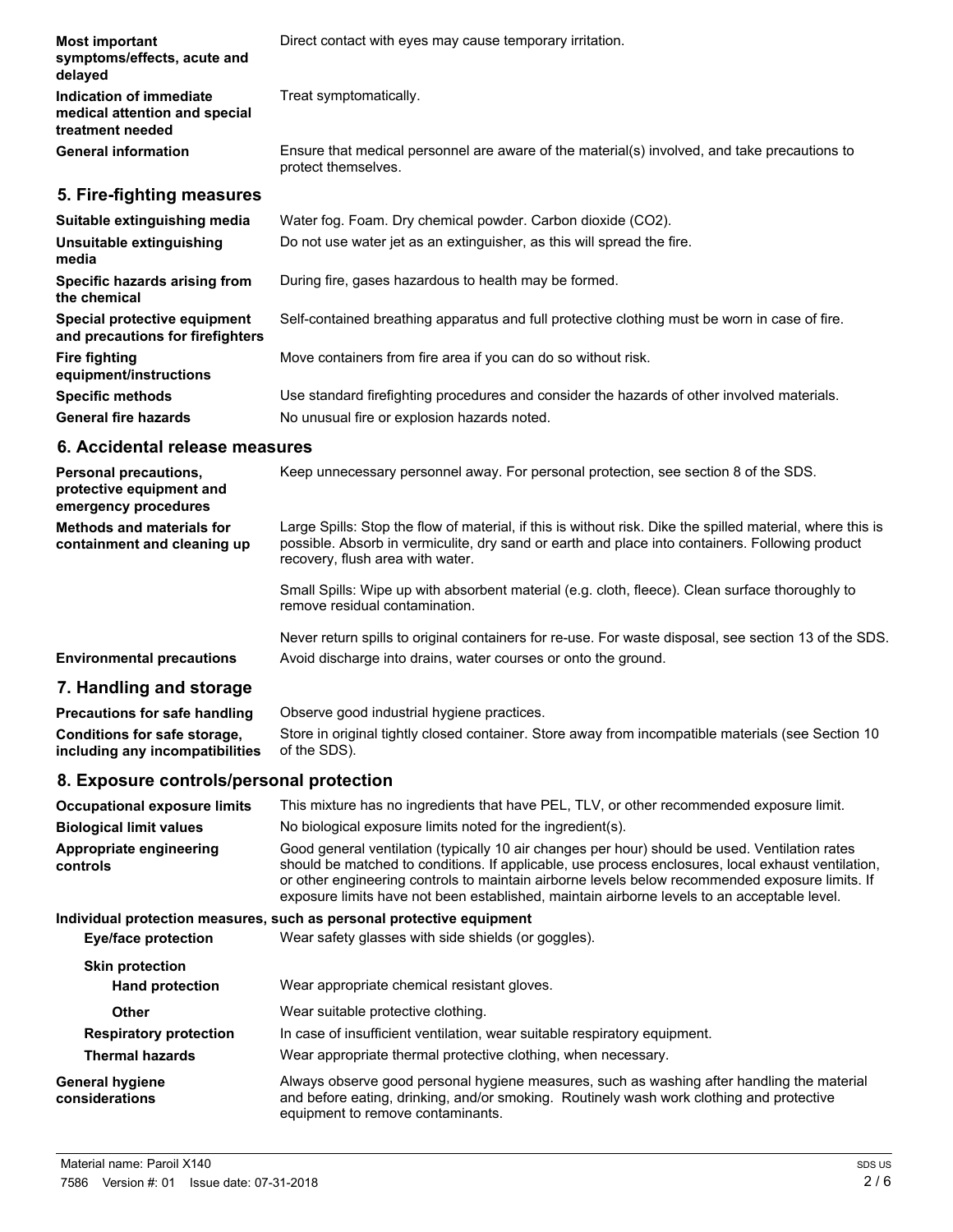# **9. Physical and chemical properties**

| Appearance                                        | Clear.                                 |
|---------------------------------------------------|----------------------------------------|
| <b>Physical state</b>                             | Liquid.                                |
| Form                                              | Liquid.                                |
| Color                                             | Light yellow.                          |
| Odor                                              | Slight.                                |
| <b>Odor threshold</b>                             | Not available.                         |
| рH                                                | Not available.                         |
| Melting point/freezing point                      | Not available.                         |
| Initial boiling point and boiling<br>range        | Not available.                         |
| <b>Flash point</b>                                | 392.0 °F (200.0 °C) Cleveland Open Cup |
| <b>Evaporation rate</b>                           | Not available.                         |
| <b>Flammability (solid, gas)</b>                  | Not applicable.                        |
| Upper/lower flammability or explosive limits      |                                        |
| <b>Flammability limit - lower</b><br>$(\%)$       | Not available.                         |
| <b>Flammability limit - upper</b><br>(%)          | Not available.                         |
| Explosive limit - lower (%)                       | Not available.                         |
| Explosive limit - upper (%)                       | Not available.                         |
| Vapor pressure                                    | Not available.                         |
| <b>Vapor density</b>                              | Not available.                         |
| <b>Relative density</b>                           | 1.1 - 1.3 $g/cm3$                      |
| <b>Relative density temperature</b>               | 77 °F (25 °C)                          |
| Solubility(ies)                                   |                                        |
| Solubility (water)                                | Not available.                         |
| <b>Partition coefficient</b><br>(n-octanol/water) | Not available.                         |
| <b>Auto-ignition temperature</b>                  | Not available.                         |
| <b>Decomposition temperature</b>                  | Not available.                         |
| Viscosity                                         | Not available.                         |
| <b>Other information</b>                          |                                        |
| <b>Explosive properties</b>                       | Not explosive.                         |
| <b>Flammability class</b>                         | Combustible IIIB estimated             |
| <b>Oxidizing properties</b>                       | Not oxidizing.                         |
| <b>Specific gravity</b>                           | $1.1 - 1.3$                            |

# **10. Stability and reactivity**

| <b>Reactivity</b>                            | The product is stable and non-reactive under normal conditions of use, storage and transport. |
|----------------------------------------------|-----------------------------------------------------------------------------------------------|
| <b>Chemical stability</b>                    | Material is stable under normal conditions.                                                   |
| <b>Possibility of hazardous</b><br>reactions | No dangerous reaction known under conditions of normal use.                                   |
| <b>Conditions to avoid</b>                   | Contact with incompatible materials.                                                          |
| Incompatible materials                       | Strong oxidizing agents.                                                                      |
| <b>Hazardous decomposition</b><br>products   | Carbon oxides. Hydrogen chloride.                                                             |

# **11. Toxicological information**

#### **Information on likely routes of exposure**

| <b>Inhalation</b>   | No adverse effects due to inhalation are expected.   |
|---------------------|------------------------------------------------------|
| <b>Skin contact</b> | No adverse effects due to skin contact are expected. |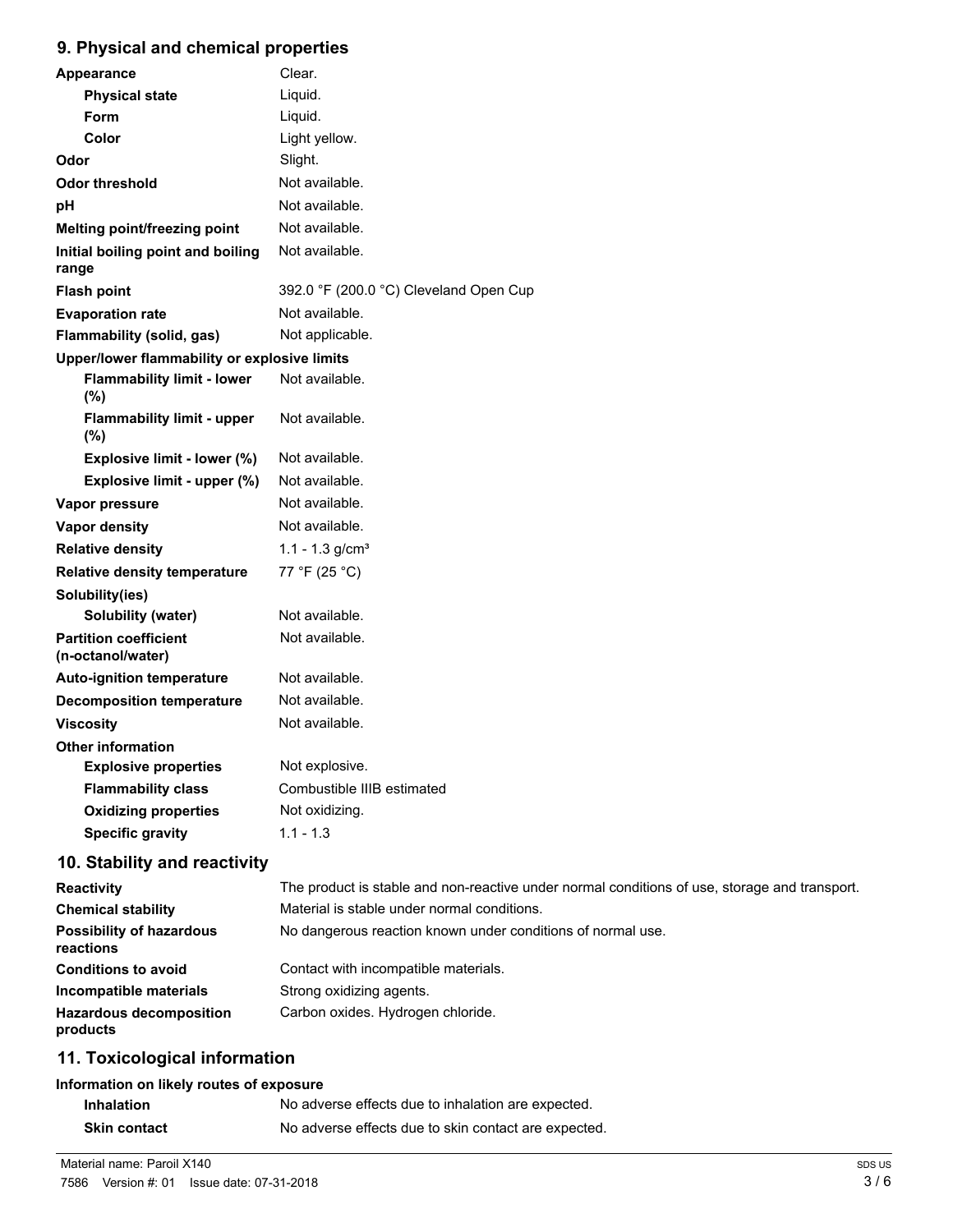| Eye contact                                                                        | Direct contact with eyes may cause temporary irritation.                                                                                                                                                               |
|------------------------------------------------------------------------------------|------------------------------------------------------------------------------------------------------------------------------------------------------------------------------------------------------------------------|
| Ingestion                                                                          | Expected to be a low ingestion hazard.                                                                                                                                                                                 |
| Symptoms related to the<br>physical, chemical and<br>toxicological characteristics | Direct contact with eyes may cause temporary irritation.                                                                                                                                                               |
| Information on toxicological effects                                               |                                                                                                                                                                                                                        |
| <b>Acute toxicity</b>                                                              | Not known.                                                                                                                                                                                                             |
| <b>Skin corrosion/irritation</b>                                                   | Prolonged skin contact may cause temporary irritation.                                                                                                                                                                 |
| Serious eye damage/eye<br><i>irritation</i>                                        | Direct contact with eyes may cause temporary irritation.                                                                                                                                                               |
| Respiratory or skin sensitization                                                  |                                                                                                                                                                                                                        |
| <b>Respiratory sensitization</b>                                                   | Not a respiratory sensitizer.                                                                                                                                                                                          |
| <b>Skin sensitization</b>                                                          | This product is not expected to cause skin sensitization.                                                                                                                                                              |
| Germ cell mutagenicity                                                             | No data available to indicate product or any components present at greater than 0.1% are<br>mutagenic or genotoxic.                                                                                                    |
| Carcinogenicity                                                                    | Not classifiable as to carcinogenicity to humans.                                                                                                                                                                      |
|                                                                                    | IARC Monographs. Overall Evaluation of Carcinogenicity                                                                                                                                                                 |
| Not listed.                                                                        | OSHA Specifically Regulated Substances (29 CFR 1910.1001-1050)                                                                                                                                                         |
| Not regulated.                                                                     | US. National Toxicology Program (NTP) Report on Carcinogens                                                                                                                                                            |
| Not listed.                                                                        |                                                                                                                                                                                                                        |
| <b>Reproductive toxicity</b>                                                       | This product is not expected to cause reproductive or developmental effects.                                                                                                                                           |
| Specific target organ toxicity -                                                   | Not classified.                                                                                                                                                                                                        |
| single exposure                                                                    |                                                                                                                                                                                                                        |
| Specific target organ toxicity -<br>repeated exposure                              | Not classified.                                                                                                                                                                                                        |
| <b>Aspiration hazard</b>                                                           | Not an aspiration hazard.                                                                                                                                                                                              |
| 12. Ecological information                                                         |                                                                                                                                                                                                                        |
| <b>Ecotoxicity</b>                                                                 | The product is not classified as environmentally hazardous. However, this does not exclude the<br>possibility that large or frequent spills can have a harmful or damaging effect on the environment.                  |
| Persistence and degradability                                                      | No data is available on the degradability of any ingredients in the mixture.                                                                                                                                           |
| <b>Bioaccumulative potential</b>                                                   | No data available.                                                                                                                                                                                                     |
| <b>Mobility in soil</b>                                                            | No data available.                                                                                                                                                                                                     |
| <b>Other adverse effects</b>                                                       | No other adverse environmental effects (e.g. ozone depletion, photochemical ozone creation<br>potential, endocrine disruption, global warming potential) are expected from this component.                             |
| 13. Disposal considerations                                                        |                                                                                                                                                                                                                        |
| <b>Disposal instructions</b>                                                       | Collect and reclaim or dispose in sealed containers at licensed waste disposal site.                                                                                                                                   |
| <b>Local disposal regulations</b>                                                  | Dispose in accordance with all applicable regulations.                                                                                                                                                                 |
| Hazardous waste code                                                               | The waste code should be assigned in discussion between the user, the producer and the waste<br>disposal company.                                                                                                      |
| Waste from residues / unused<br>products                                           | Dispose of in accordance with local regulations. Empty containers or liners may retain some<br>product residues. This material and its container must be disposed of in a safe manner (see:<br>Disposal instructions). |
| <b>Contaminated packaging</b>                                                      | Since emptied containers may retain product residue, follow label warnings even after container is<br>emptied. Empty containers should be taken to an approved waste handling site for recycling or<br>disposal.       |
| 14. Transport information                                                          |                                                                                                                                                                                                                        |

#### **DOT**

Not regulated as dangerous goods.

#### **TDG**

Not regulated as dangerous goods.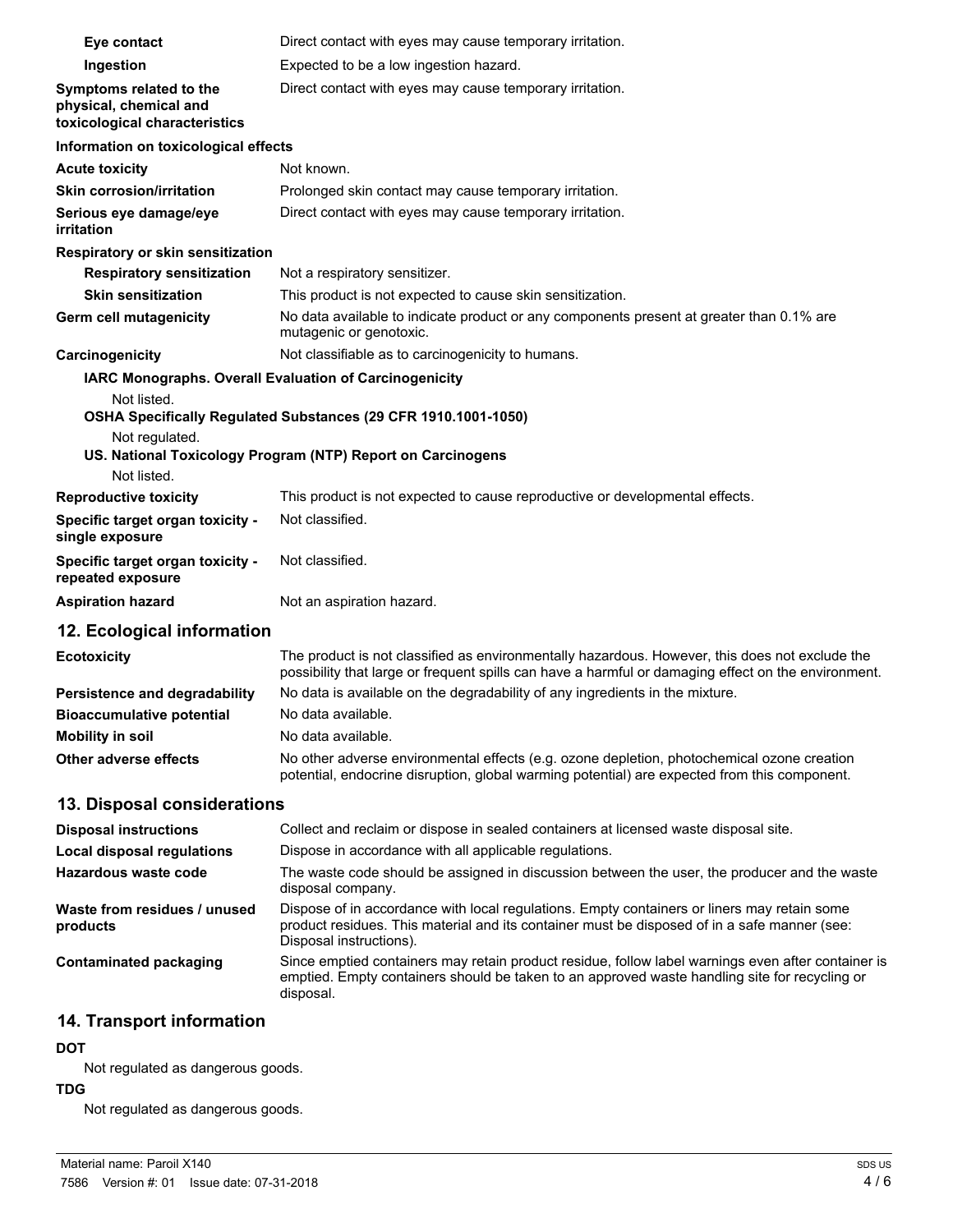#### **IMDG**

Not regulated as dangerous goods.

#### **IATA**

Not regulated as dangerous goods.

**Transport in bulk tankers** Not established. **according to Annex II of MARPOL 73/78 and the IBC Code 15. Regulatory information** This product is not known to be a "Hazardous Chemical" as defined by the OSHA Hazard Communication Standard, 29 CFR 1910.1200. The CAS numbers 1417900-96-9 and 63449-39-8 have been used by the Dover Chemical Corporation EHS Department to determine international inventory compliance. For more information, please see the destination country specific safety data sheet. **US federal regulations TSCA Section 8(a) Preliminary Assessment Information Rule (PAIR)** Not listed. **TSCA Section 12(b) Export Notification (40 CFR 707, Subpt. D)** Alkanes, C21-34 branched and linear, Chloro (CAS 1417900-96-9) 1.0 % One-Time Export Notification only. **CERCLA Hazardous Substance List (40 CFR 302.4)** Not listed. **SARA 304 Emergency release notification** Not regulated. **OSHA Specifically Regulated Substances (29 CFR 1910.1001-1050)** Not regulated. **Superfund Amendments and Reauthorization Act of 1986 (SARA)** Immediate Hazard - No Delayed Hazard - No Fire Hazard - No Pressure Hazard - No Reactivity Hazard - No **Hazard categories SARA 302 Extremely hazardous substance** Not listed. **SARA 311/312 Hazardous** No **chemical SARA 313 (TRI reporting)** Not regulated. **Other federal regulations Clean Air Act (CAA) Section 112 Hazardous Air Pollutants (HAPs) List** Not regulated. **Clean Air Act (CAA) Section 112(r) Accidental Release Prevention (40 CFR 68.130)** Not regulated. **Safe Drinking Water Act** Not regulated. **(SDWA)** California Safe Drinking Water and Toxic Enforcement Act of 1986 (Proposition 65): This material is not known to contain any chemicals currently listed as carcinogens or reproductive toxins. **US state regulations International Inventories Country(s) or region Inventory name On inventory (yes/no)\*** Australia Australian Inventory of Chemical Substances (AICS) Yes Canada Domestic Substances List (DSL) Yes Canada Non-Domestic Substances List (NDSL) No China Inventory of Existing Chemical Substances in China (IECSC) Yes Europe **European Inventory of Existing Commercial Chemical Chemical Chemical Chemical Chemical Chemical Chemical Chemical Chemical Chemical Chemical Chemical Chemical Chemical Chemical Chemical Chemical Chemical Chemical C** Substances (EINECS)